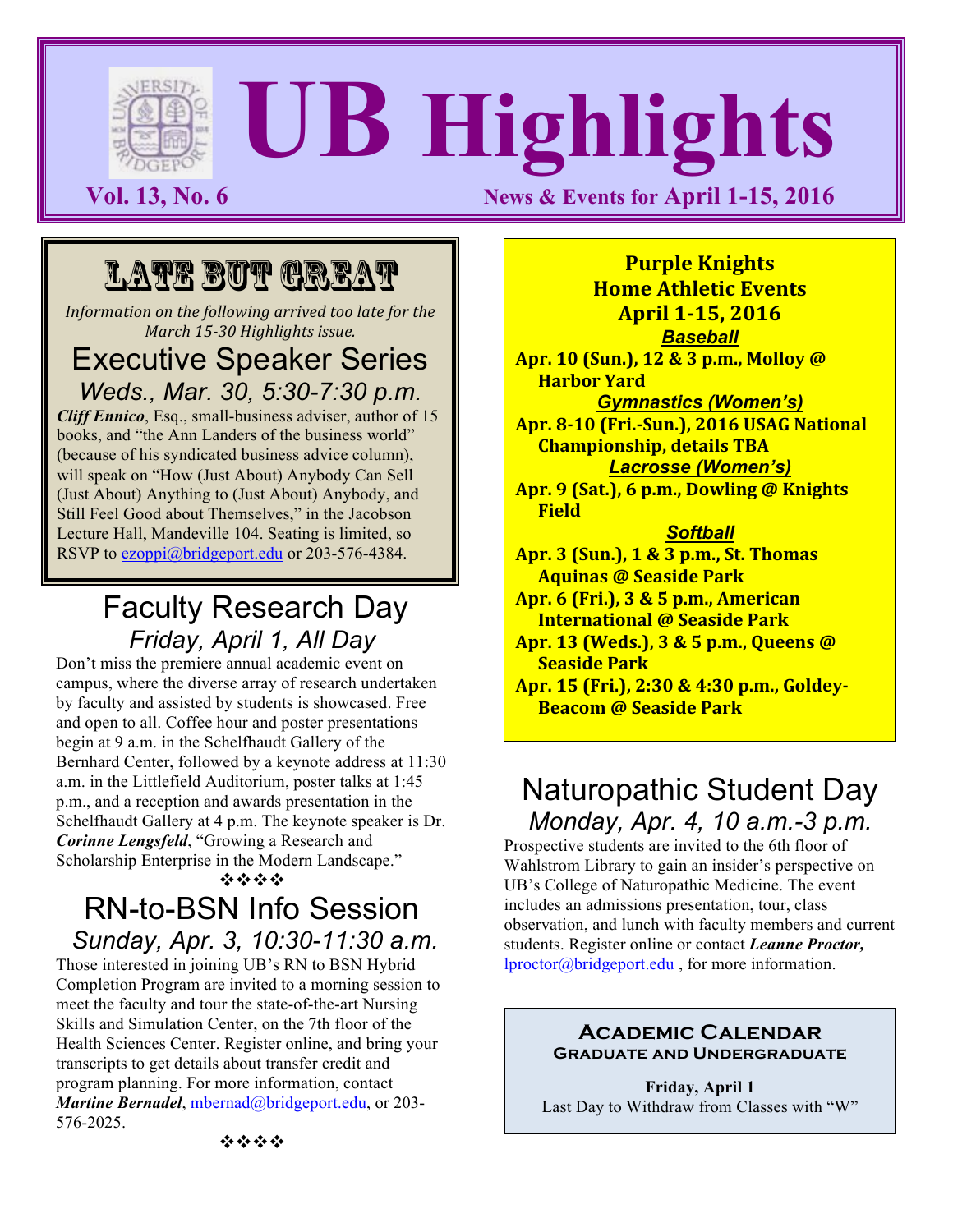## International Festival Week *Monday-Saturday, April 4-9*

UB's International Festival celebrates its 40th anniversary this year, with the following events. For more information contact Kelli Meyer, kmeyer@bridgeport.edu.

Monday, April 4 **12-1:30 p.m.: Coffee Hour, "Piece of My World" Photo Contest,** Student Center Social Room **7 p.m.: International Film Series: "Amelie,"** Littlefield Recital Hall of the Bernhard Center Tuesday, April 5 **12-1:30 p.m.: Spanish Language Short Films and Tapas**, Student Center Private Dining Room **7 p.m.: International Film Series: "Paradise Now,"** Littlefield Recital Hall of the Bernhard Center Wednesday, April 6 **4-6 p.m., "Taste of the World,"** Student Center Great Room **7 p.m.: International Film Series: "Life Is Beautiful,"** Littlefield Recital Hall of the Bernhard Center Thursday, April 7 **12:20-1:20 p.m.: Foreign Language Lecture in Arabic**, Discovery Pavilion, first floor of the Wahlstrom Library

Friday, April 8 **12 p.m.: Holi Festival Celebration**, People's Park, adjacent to the Student Center

#### Saturday, April 9 **7 p.m.: International Festival Performance Showcase**, Mertens Theater of the Bernhard Center. Doors open at 6 p.m., Tickets are \$3 for students, \$5 for faculty/staff, \$7 for guests and community members, available at http://bridgeport.universitytickets.com.

#### **1999**

## Executive Speaker Series *Friday, April 8, 8-9:15 a.m.*

The Ernest C. Trefz School of Business presents Dr. *William C. Dudley*, President and CEO of the Federal Reserve Bank of New York, speaking on "Outlook on the National and Local Economy," followed by a Q&A session, in the Jacobson Lecture Hall, Mandeville 104. Dr. Dudley serves as the vice-chairman and permanent member of the Federal Open Market Committee, the group responsible for formulating the nation's monetary policy. The event is free and open to all, but seating is limited. **RSVP by March 31** to ezoppi@bridgeport.edu or 203-576-4384.

\*\*\*

## Education Info Session *Wednesday, April 13, 6-7 p.m.*

Prospective students are invited to learn about the programs of UB's School of Education by attending a session at UB's Waterbury Center, 84 Progress Lane. Information will be provided about the application process and program details. Register online or contact *Leanne Proctor*, lproctor@bridgeport.edu, for more information.

#### **1999**

## Business Alumni Event *Weds., April 13, 5:30-7:30 p.m.*

UB's Business School alumni are invited to the recently renovated Mandeville Hall, home of the Ernest C. Trefz School of Business, for an evening of refreshments, information, presentations by student entrepreneurs, and networking. UB President *Neil Salonen* will offer greetings, followed by an overview of new programs in finance, analytics intelligence, and entrepreneurship by Dean *Lloyd Gibson*. RSVP to ezoppi@bridgeport.edu or 203-576-4384.

#### **\*\*\*\*** UBusiness Plan Contest *Thursday, April 14, 12-2 p.m.*

If you enjoy "Shark Tank," don't miss this! Student finalists in the UBusiness Plan Competition will present their business plans before a panel of judges, in the Schelfhaudt Gallery of the Bernhard Center. The competition, open to all UB students, is an opportunity for young entrepreneurs to develop their business concepts with direction and guidance from UB professors and successful local entrepreneurs. First prize, for the best overall business plan, is \$500. All winners will have automatic admission to the Student Entrepreneur Center, professional marketing advice, professional accounting guidance, free legal counseling, and access to graphic design assistance.

#### \*\*\*

## *Give Kids a Smile 2016*

The Fones School of Dental Hygiene is offering full preventive dental hygiene services free of charge to children ages 1-18. Contact the Dental Hygiene Clinic at 203-576-4137 for an appointment. The service will include an exam, cleaning, fluoride treatment, x-rays, sealants, oral hygiene instruction, and a goody bag! The program runs until April 29, 2016.